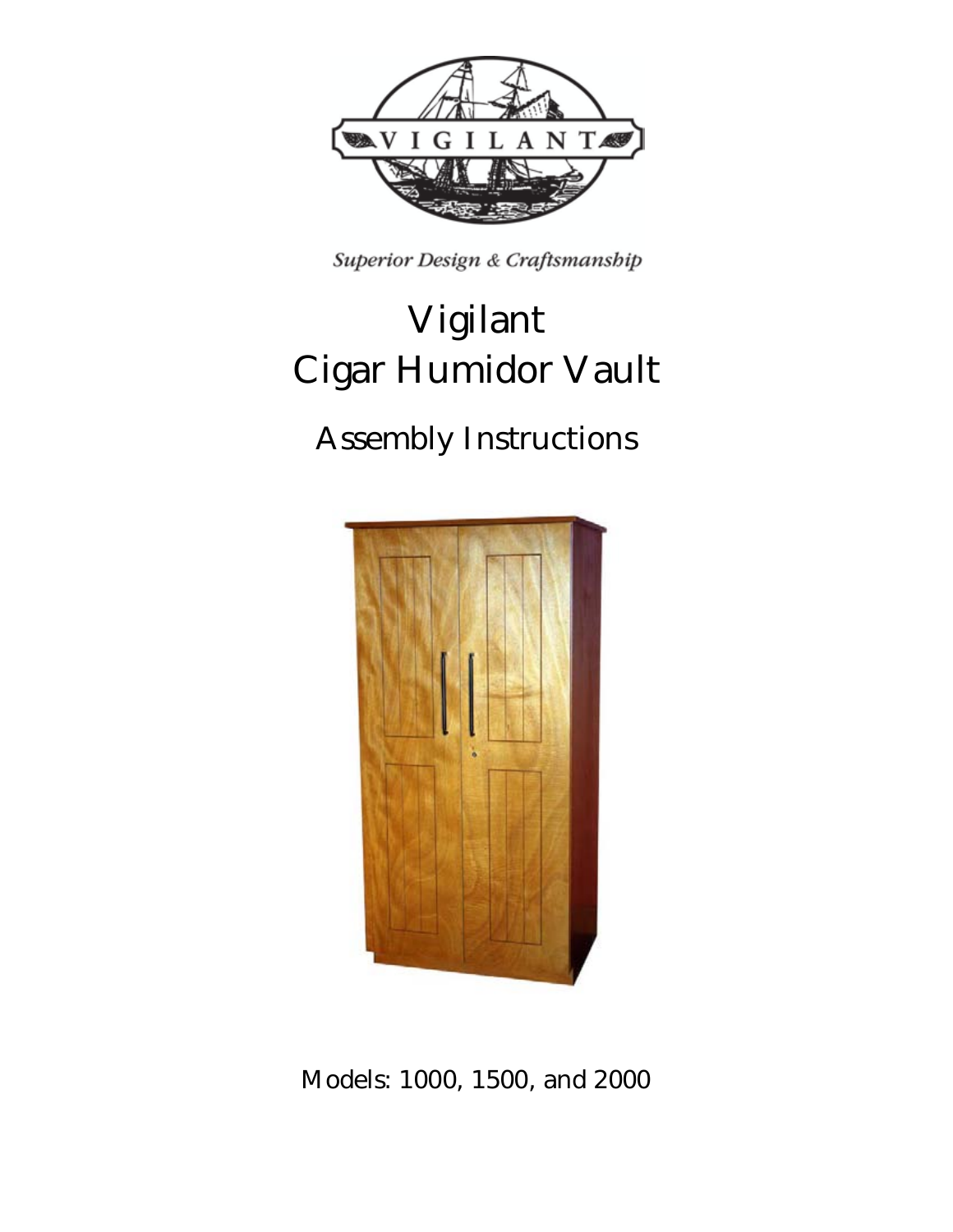Congratulations! You have purchased a superior cigar humidor. These humidors have been specifically designed to properly store and protect your cigars. Please call us toll-free 888-812-4427 if you have any questions or problems.

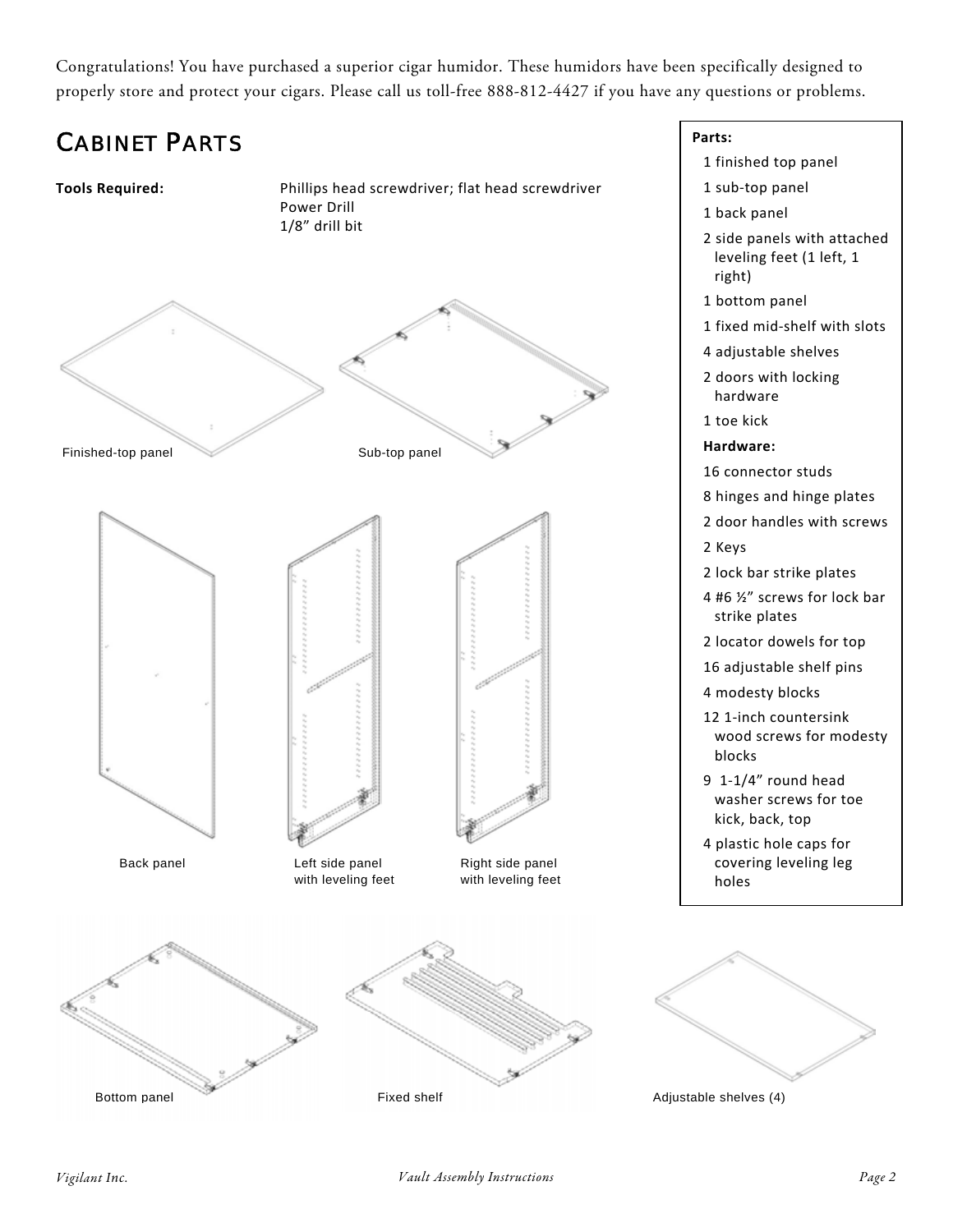

### **HARDWARE**

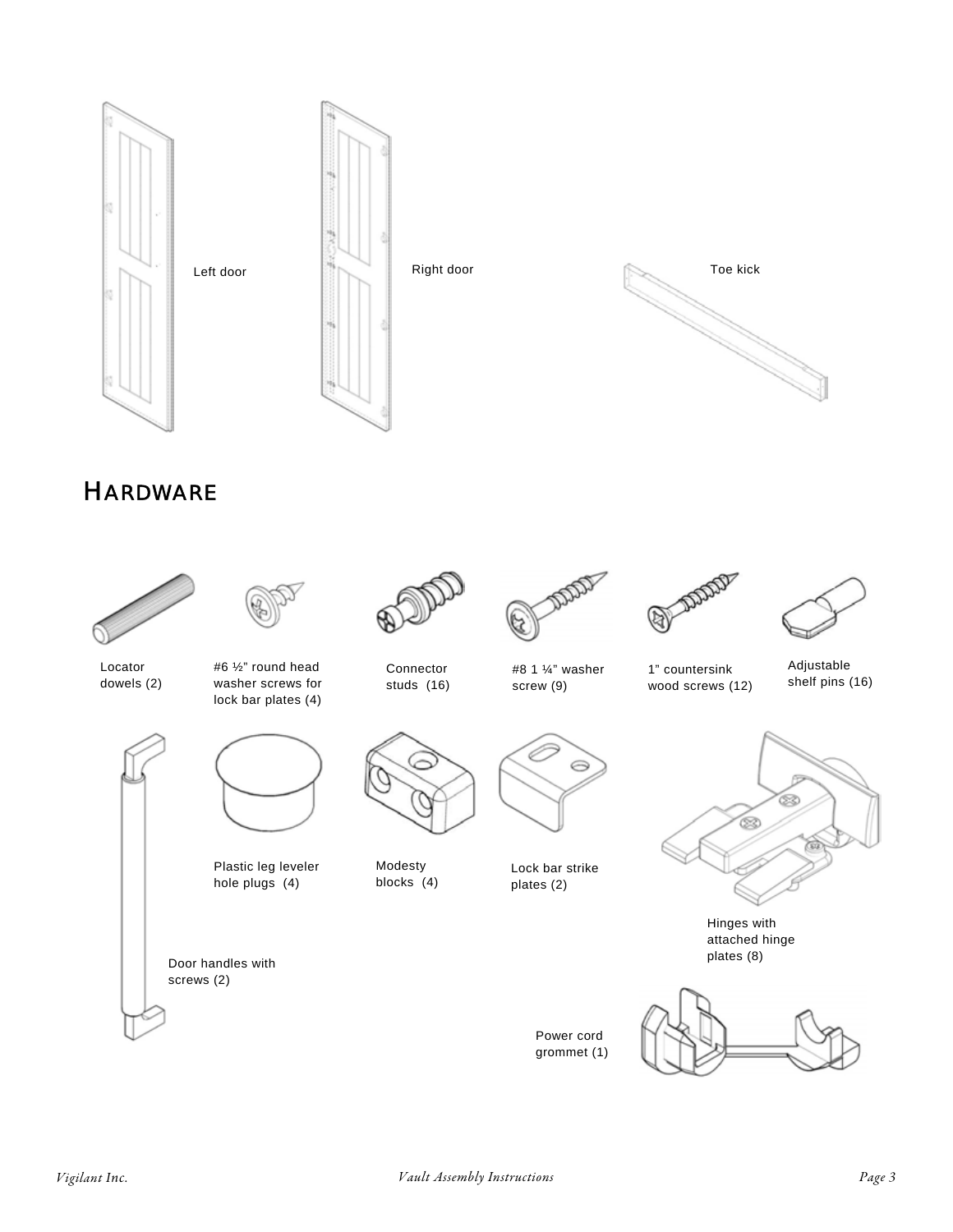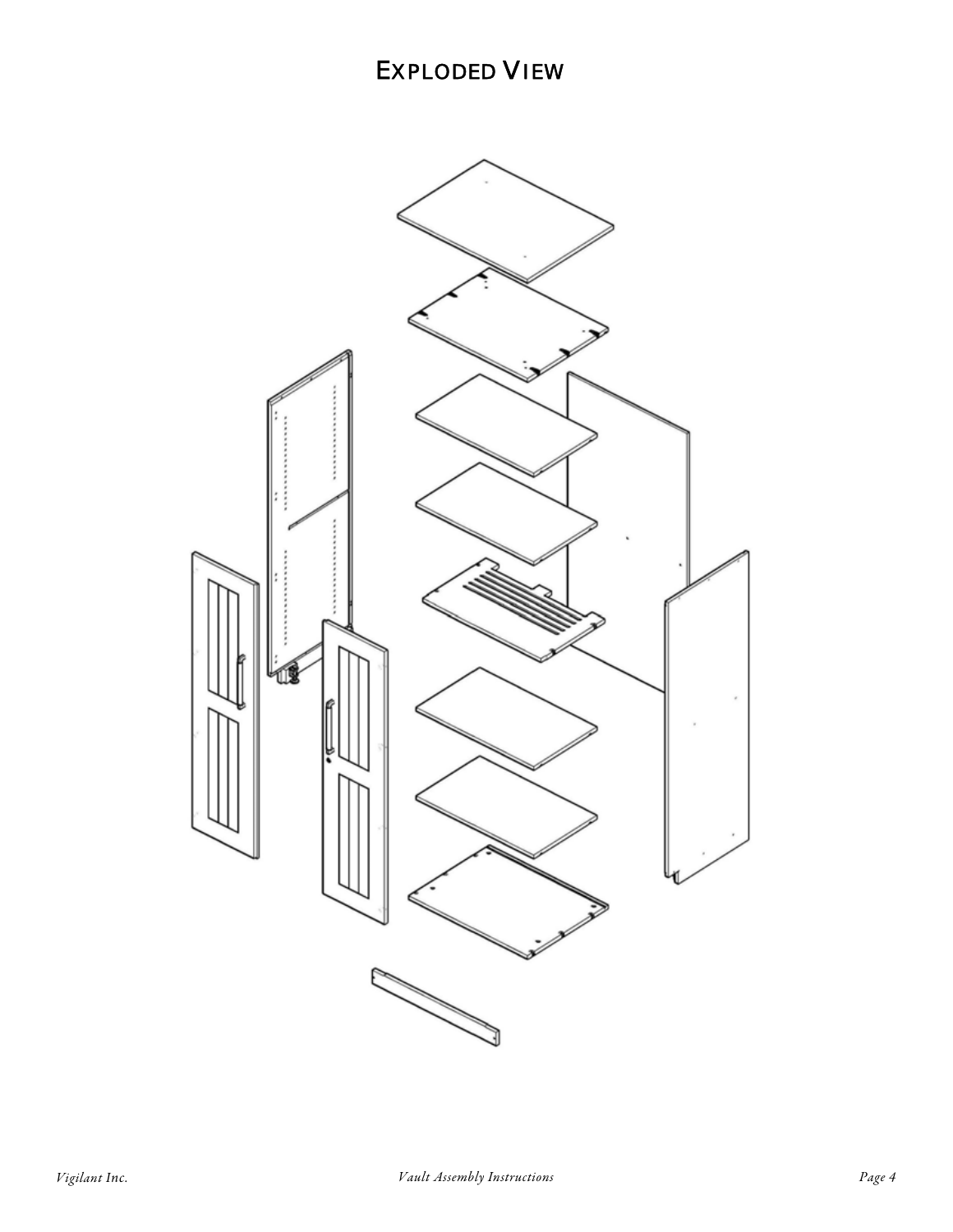#### **STEPS TO ASSEMBLY**

1. Locate the left and right side panels and lay them out on a flat, scratch-free surface with fastener and shelf-pin surfaces facing up. Find the 8 connector stud holes on each side and screw connector studs into the holes. Be careful not to over-tighten the connector studs.



- 2. Set the bottom panel into slot in right side panel with cam fittings facing outward, making sure panel grooves are aligned. Tighten cam fittings around connector studs by turning clockwise 180 degrees. DO NOT OVER-TIGHTEN.
- 3. Set the sub-top panel into the slot on top of the right side panel with cam fittings facing the exterior of the cabinet, making sure grooves are aligned. Tighten cam fittings around connector studs by turning clockwise 180 degrees. Attach the fixed shelf to the right side panel by sliding it into the groove and aligning connector studs with cam fittings facing toward the bottom. Tighten the cam fittings around the connector studs.

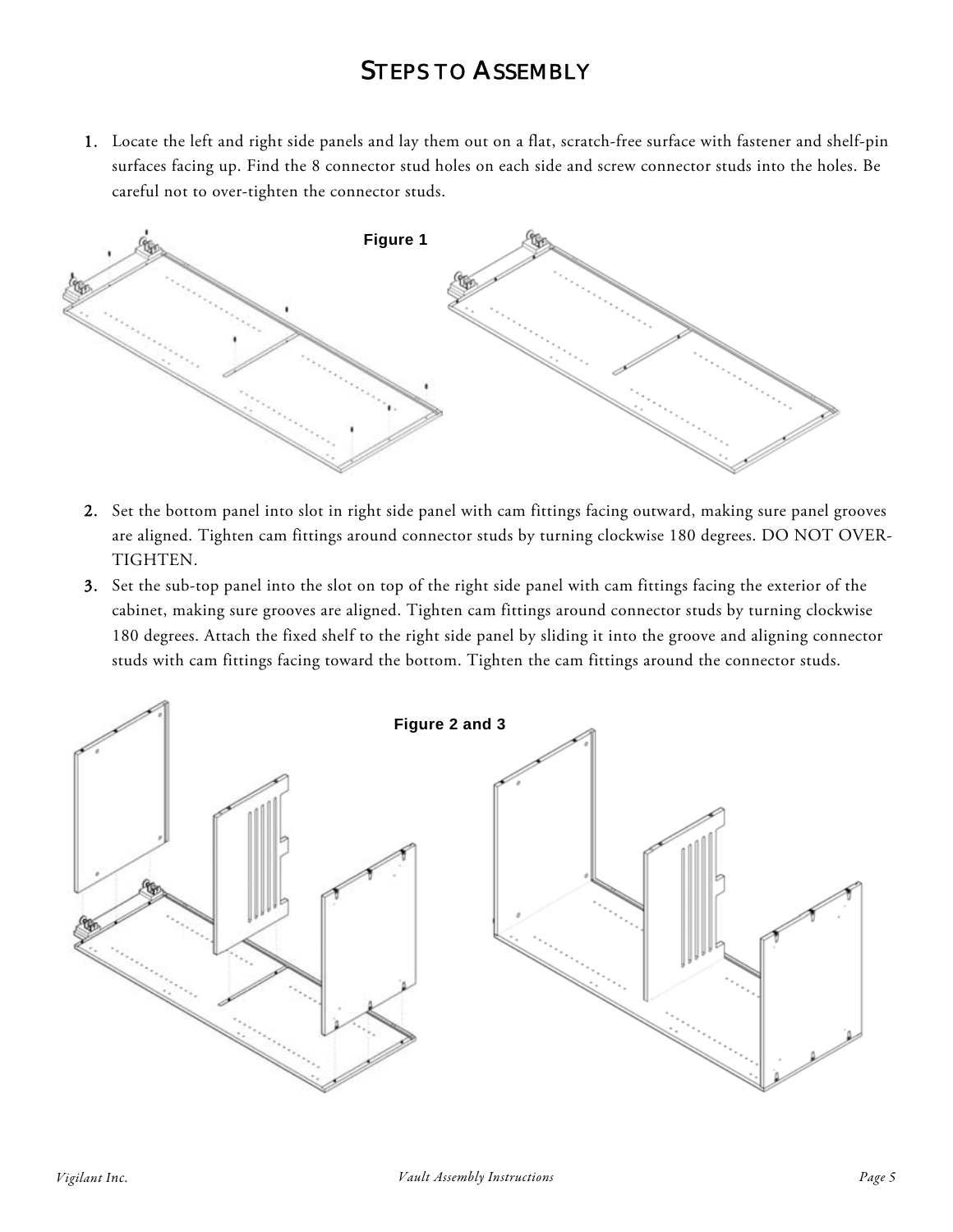**4.** Locate the back panel and slide it into the dado grooves on the sub-top panel, bottom panel and into the dado on the right side panel. Make sure the hole in the back panel is at the bottom of the cabinet.



5. Place left side panel with slots and grooves facing cabinet interior onto the cabinet assembly, aligning cam fittings with connector studs. Make sure that the groove in the left side panel aligns with the edge of the bottom panel. Tighten all remaining cam fittings around connector studs. DO NOT OVER-TIGHTEN.

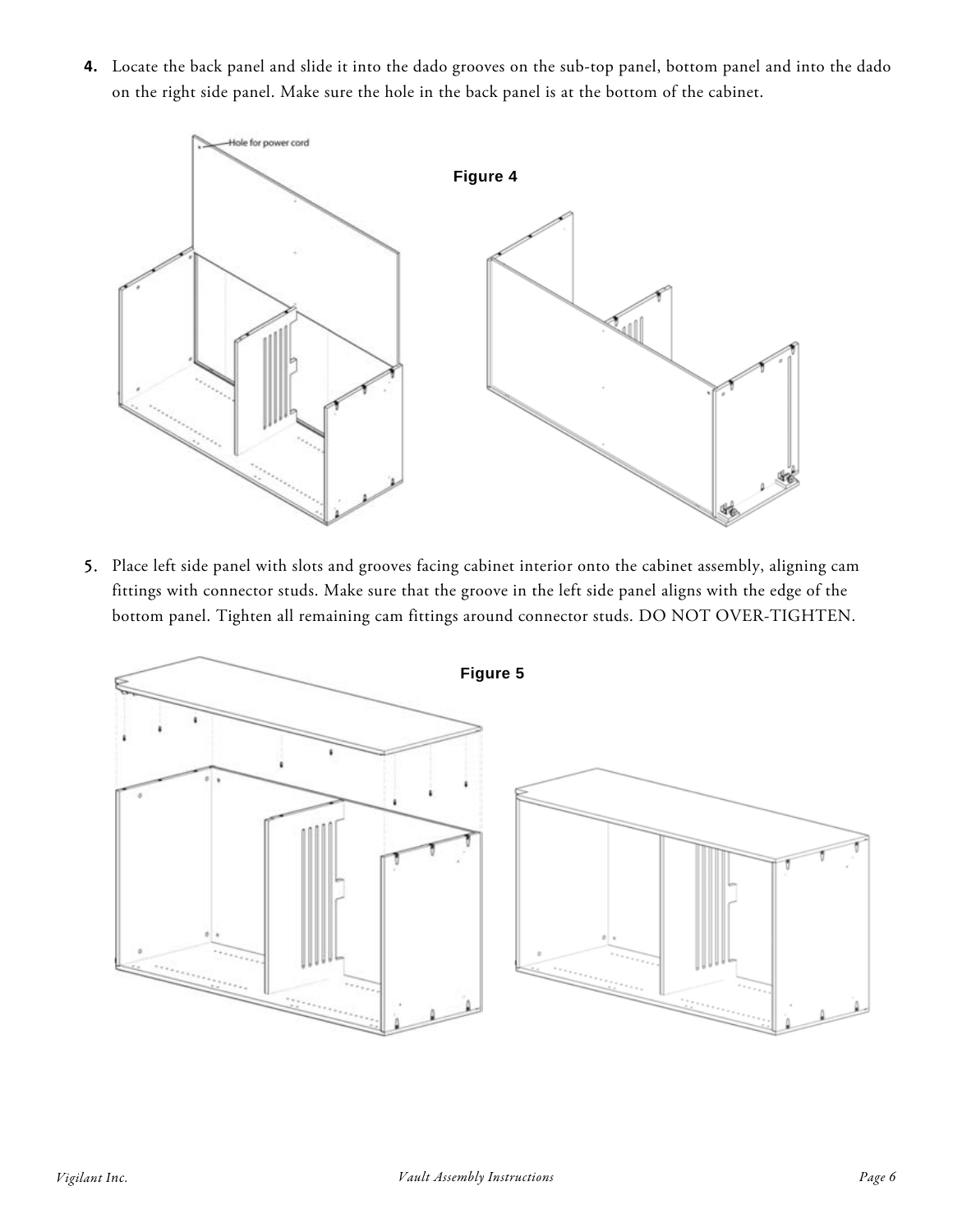6. Once cabinet is assembled, lay it on its back with opening facing up and put toe kick in place. Using a 1/8" drill bit, pre-drill through the holes in the toekick into the cabinet sides. Attach toe kick using two supplied round-head screws. Important: Pre-drilling the screw holes will prevent splitting the side panels.



7. Set 2 locator dowels into the holes in the top of the cabinet. Locate the finished top panel and set it on top of the cabinet, aligning the holes in the top with the dowels on the cabinet. Use 4 round head washer screws to attach the top to the cabinet.

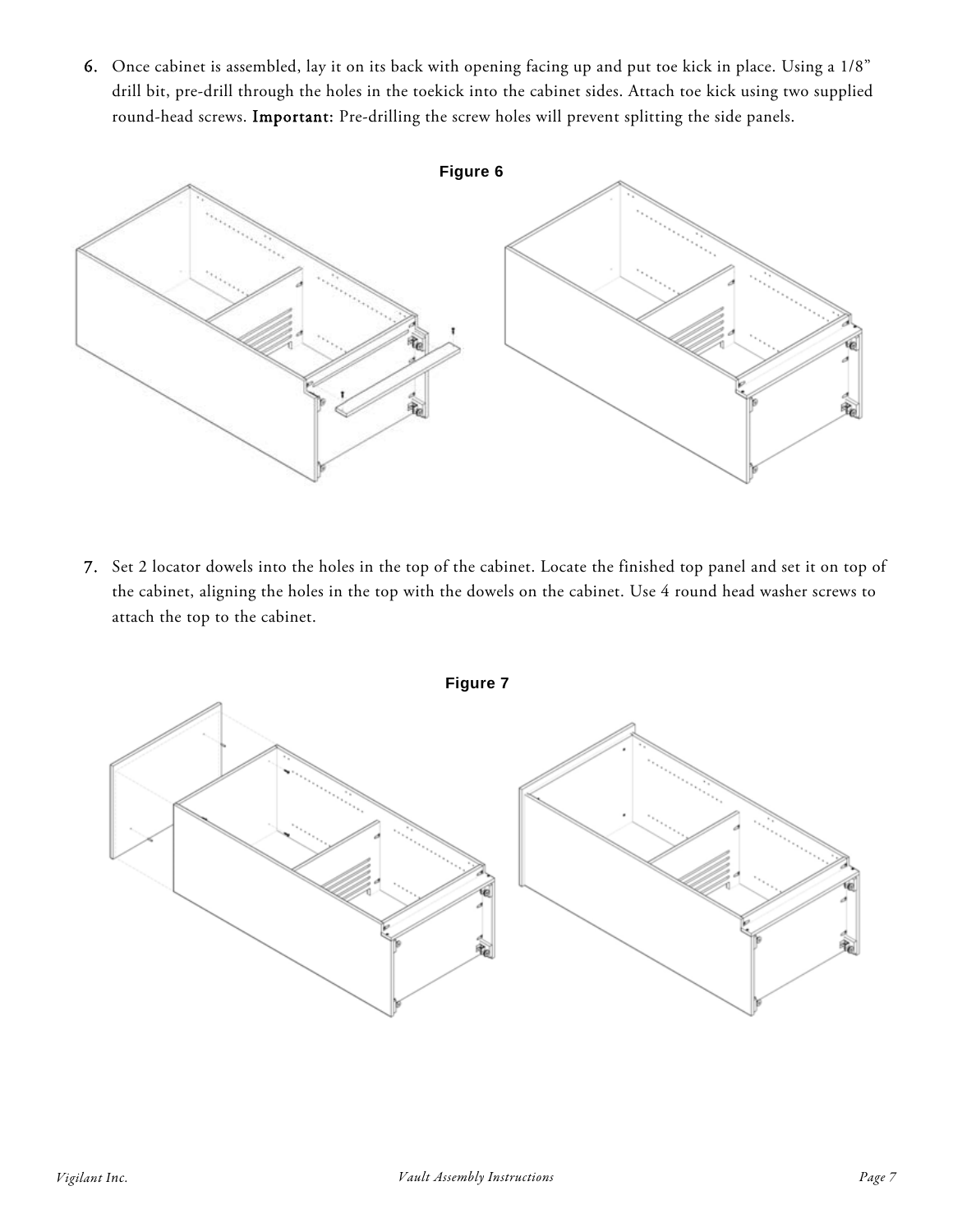8. Locate the four modesty blocks and 12 screws. Before attaching modesty blocks, make sure the cabinet is square. Use a tape measure to check the diagonal measurements of the cabinet. Both measurements should be the same. If they are not, push the corners of the cabinet until diagonal measurements are equal.

Modesty blocks: Once the cabinet is square, attach modesty blocks in pre-drilled locations on the back of the cabinet assembly using 2 screws in the cabinet sides and 1 in the cabinet back for each block. (It may be easier to put the cabinet on its face, being careful to place it on a blanket or scratch-free surface.)

Fixed shelf: Using a 1/8" drill bit, pre-drill into the shelf at the hole locations in the center back panel. Using 3 round-head washer screws, attach the back panel to the fixed shelf.





NOTE: Before installing the doors, move the cabinet to its permanent location. Using a level, check that the cabinet is level from side to side and front to back. Adjust the leveling legs in the cabinet floor by using a flathead screwdriver. When the cabinet is level in its permanent location, proceed to Step 9.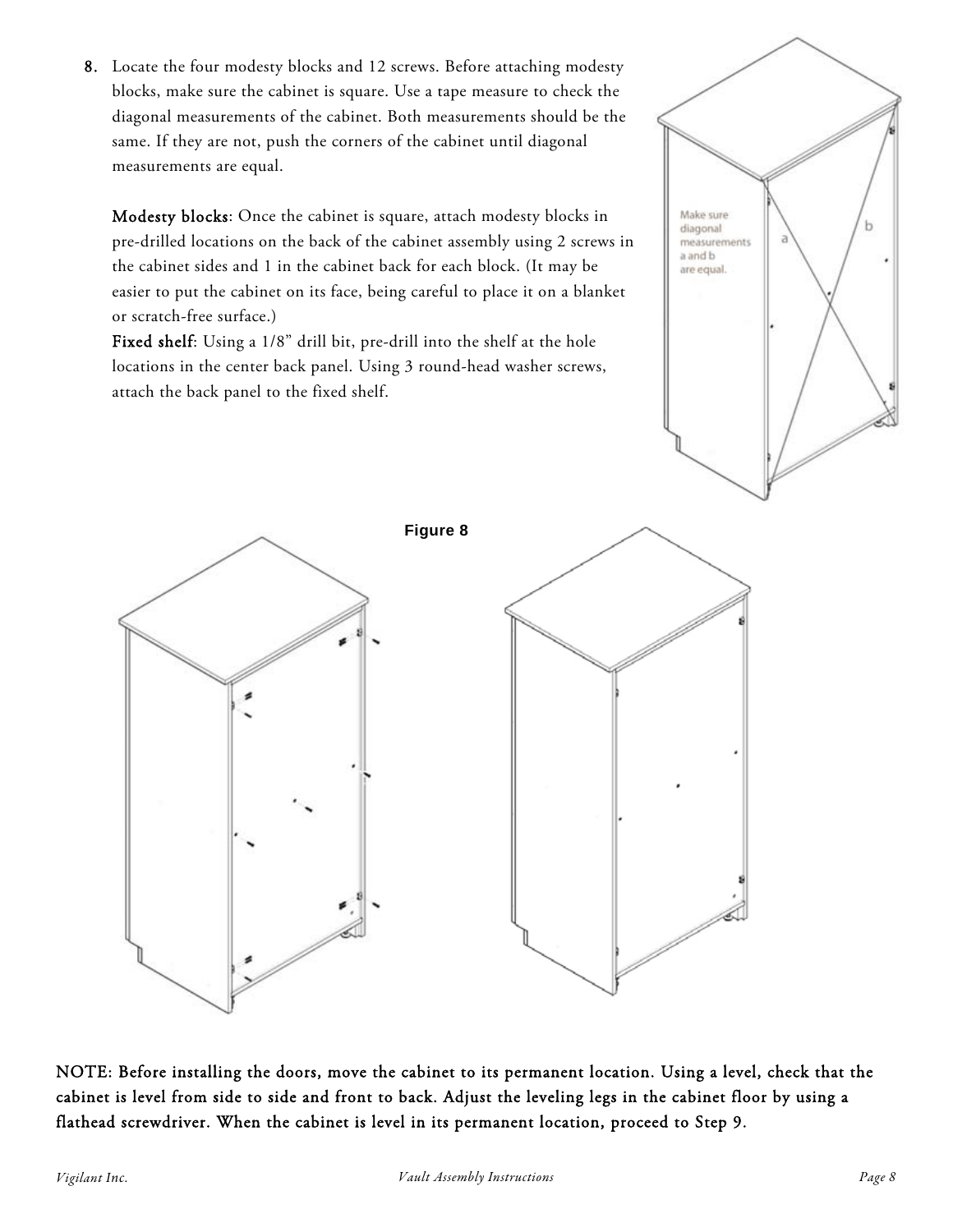9. Locate the 2 door panels and place them on a flat surface with the insides facing up. Separate the hinges from the hinge plates by squeezing the back of the hinge. (See Figure 9a). Take note of how the hinges and plates fit together. Take the 8 hinges (4 for each door) and set them in the pocket holes in the doors. Apply the hinge plates to the holes on the insides of the side panels. Carefully clip the doors in place. (See Figure 9c, "Adjusting the Door Hinges," page 10.) Attach the door handles to the doors using pre-drilled holes.

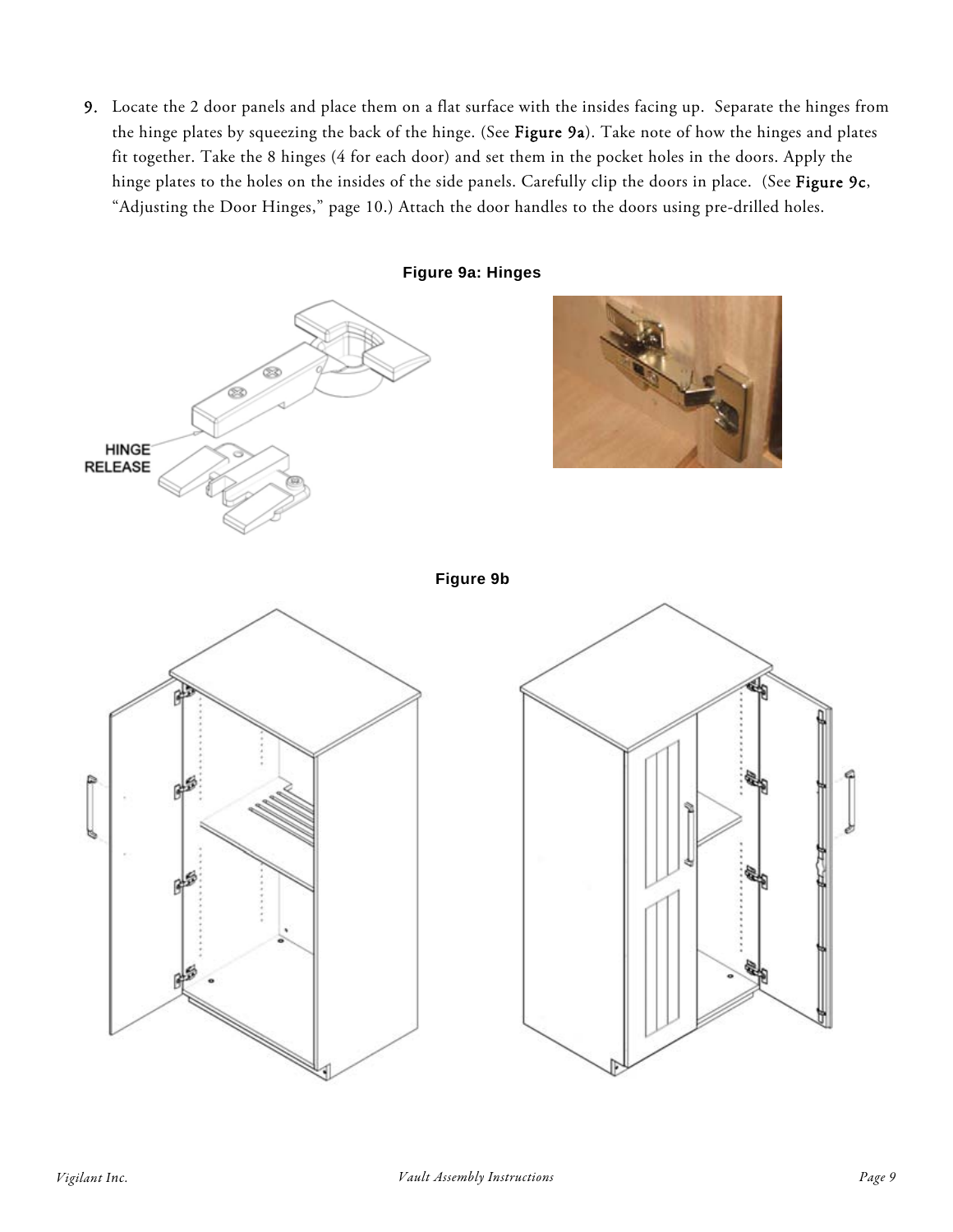#### Adjusting the Door Position

Examine the cabinet doors to make sure they close tightly on all sides. If adjustments are needed on the door hinges, adjust the top hinge first and then the next hinge, working your way down to the bottom hinge.

Moving the doors up or down:

Turn the adjustment screws on the hinge plates to bring the door up or down. All four adjustment screws may have to be turned slightly to move the doors.

Moving the doors left or right:

Turn the adjustment screw on the front of the

hinge arm to move the door left or right. All four hinges may require slight adjustments in order to get the door square to the cabinet.

Moving the doors in or out:

Turn the adjustment screw on the back of the hinge arm to move the door closer to the cabinet or further away. This may be required in order to get the door to land properly on the cabinet front.

10. On the sub-top and bottom panels, attach the lock bar strike plates at hole locations using  $\frac{1}{2}$  #6 wood screws. Check to be sure the cabinet is still level. Using a flat head screwdriver, adjust the leveling legs if necessary. Once completed, set plastic leg-leveler hole plugs (caps) over the holes.



**Figure 10**